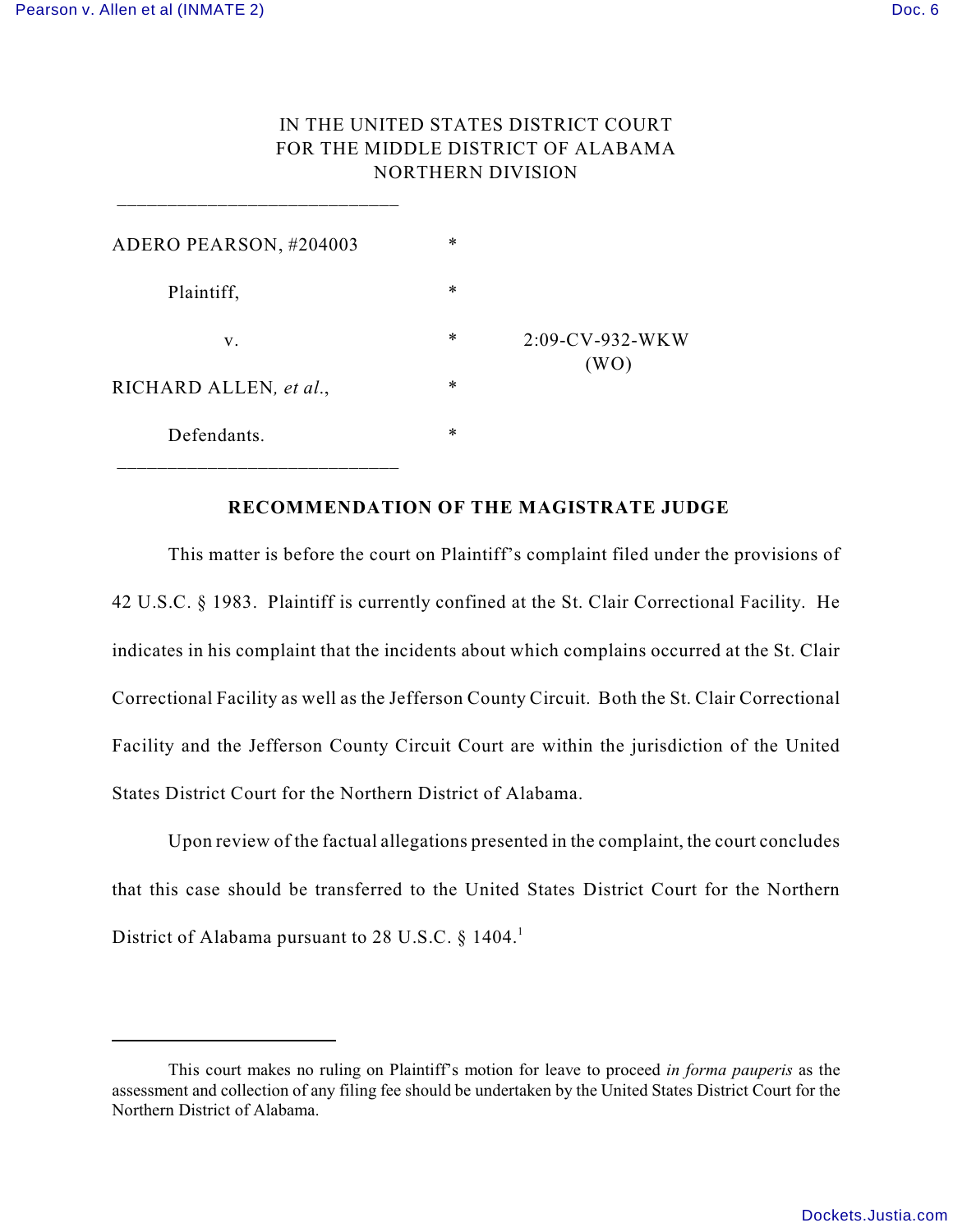## **DISCUSSION**

A civil action filed under authority of 42 U.S.C. § 1983 "may be brought . . . in (1) a judicial district where any defendant resides, if all defendants reside in the same State, (2) a judicial district in which a substantial part of the events or omissions giving rise to the claim occurred . . . or (3) a judicial district in which any defendant may be found, if there is no district in which the action may otherwise be brought." 28 U.S.C. § 1391(b). The law further provides that "[f]or the convenience of parties and witnesses, [and] in the interest of justice, a district court may transfer any civil action to any other district . . . where it might have been brought."  $28$  U.S.C.  $\S$  1404(a).

It is clear from the allegations in the complaint that all the actions about which Plaintiff complains occurred or are occurring within the jurisdiction of the United States District Court for the Northern District of Alabama. Although some of the named defendants reside in the Middle District of Alabama, they are subject to service of process throughout the state and commonly defend suits in all federal courts of this state. Moreover, it appears from Plaintiff's recitation of the facts that a majority of witnesses and evidence associated with this case are located in the Northern District of Alabama. Thus, the court concludes that from the face of the complaint, the proper venue for this cause of action is the United States District Court for the Northern District of Alabama.<sup>2</sup>

In so ruling, this court does not preliminarily scrutinize the merits of Plaintiff's complaint against *<sup>2</sup>* the named parties.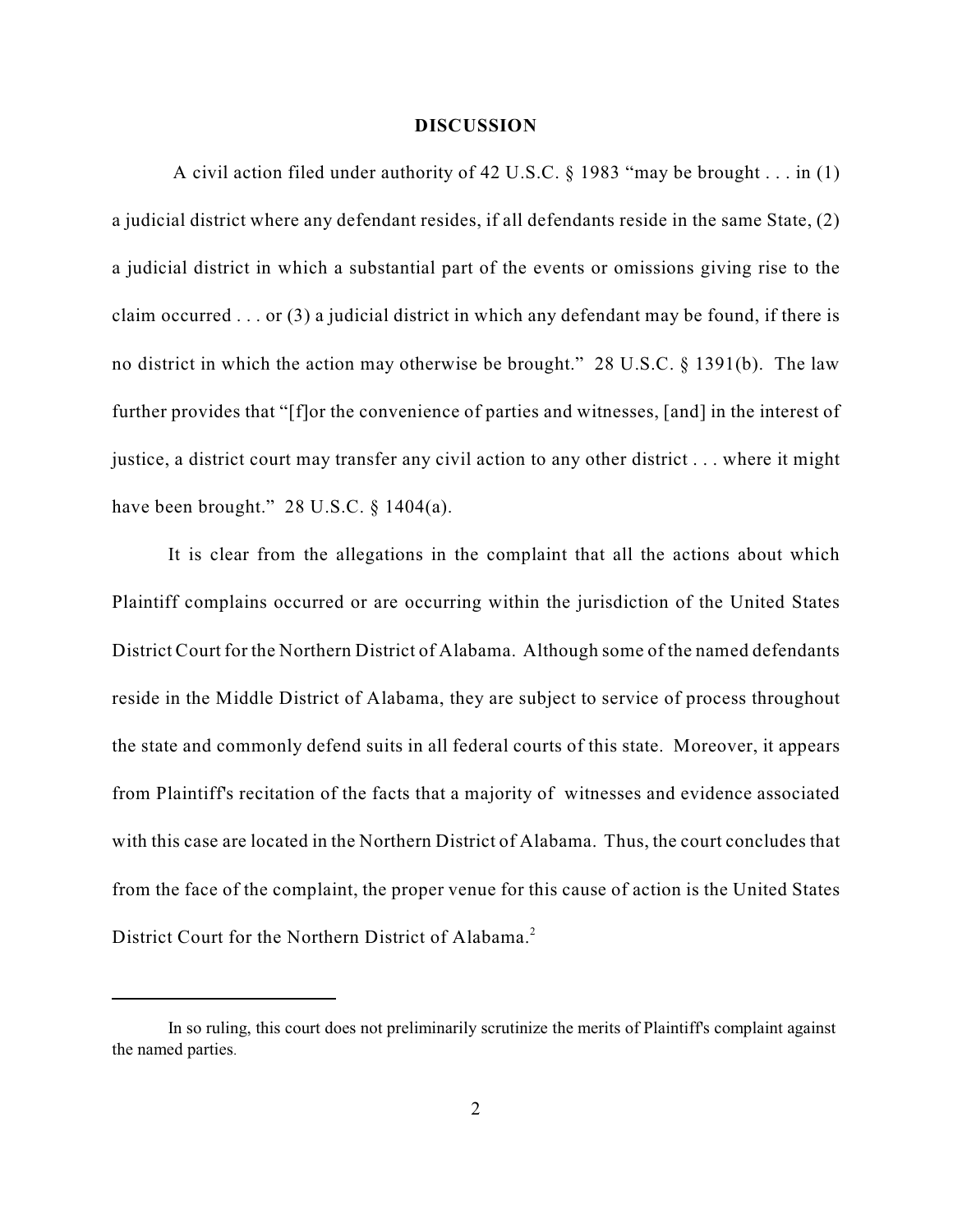In light of the foregoing, the court concludes that in the interest of justice and for the convenience of the parties this case should be transferred to the United States District Court for the Northern District of Alabama for review and determination.

## **CONCLUSION**

Accordingly, it is the RECOMMENDATION of the Magistrate Judge that this case be TRANSFERRED to the United States District Court for the Northern District of Alabama pursuant to the provisions of 28 U.S.C. § 1404.

It is further

ORDERED that the parties are DIRECTED to file any objections to the said Recommendation on or before **October 28, 2009**. Any objections filed must specifically identify the findings in the Magistrate Judge's Recommendation objected to. Frivolous, conclusive or general objections will not be considered by the District Court. The parties are advised that this Recommendation is not a final order of the court and, therefore, it is not appealable.

Failure to file written objections to the proposed findings and recommendations in the Magistrate Judge's report shall bar the party from a *de novo* determination by the District Court of issues covered in the report and shall bar the party from attacking on appeal factual findings in the report accepted or adopted by the District Court except upon grounds of plain error or manifest injustice. *Nettles v. Wainwright*, 677 F.2d 404 (5<sup>th</sup> Cir. 1982). *See Stein v. Reynolds Securities, Inc., 667 F.2d 33 (11<sup>th</sup> Cir. 1982). See also Bonner v. City of*